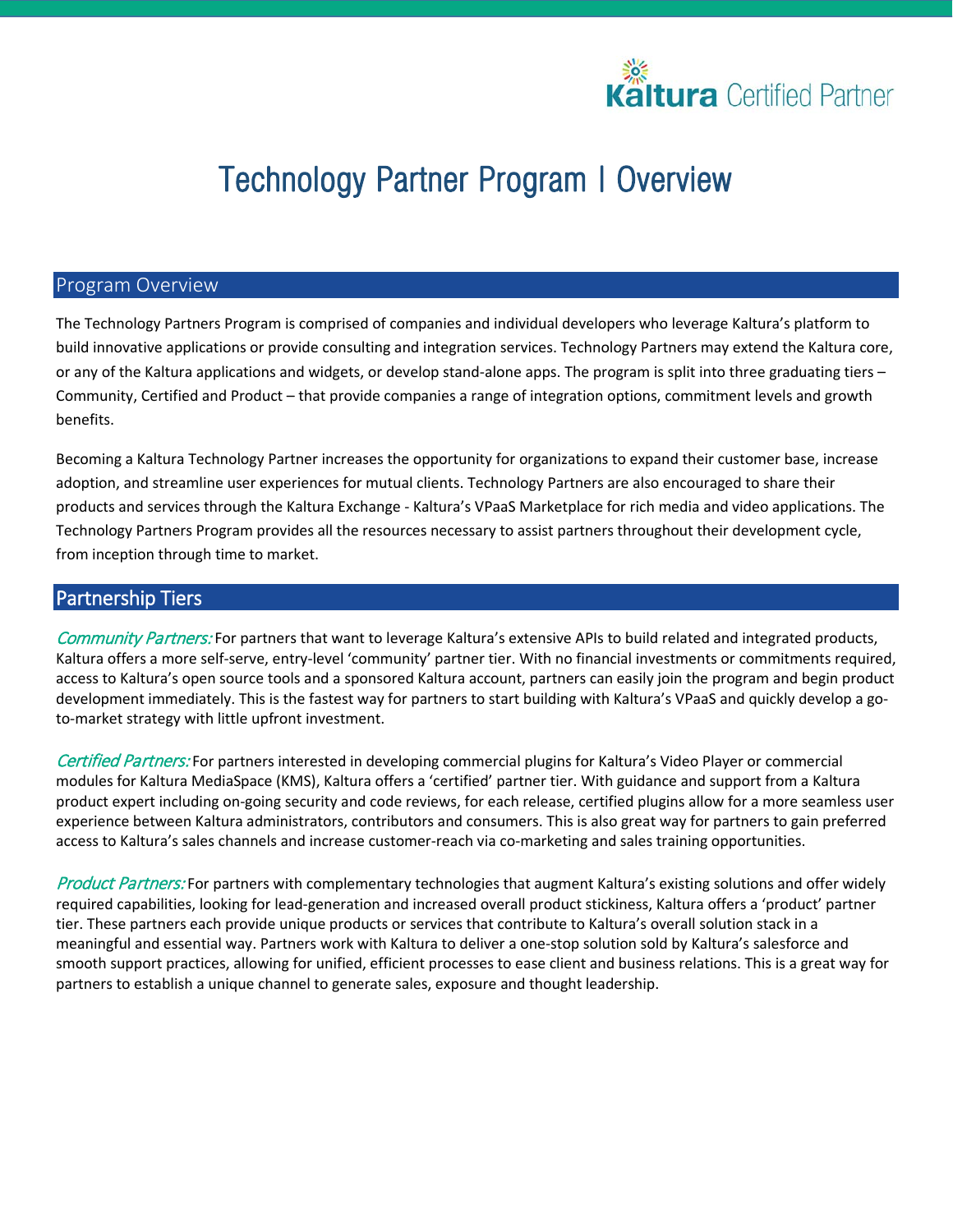

### Join the Kaltura Technology Partner Program

### Follow the steps below to become a Kaltura Technology Partner

- 1. \*If you have questions about which partnership program is right for your organization, please start by contacting [partners@kaltura.com.](mailto:partners@kaltura.com)
- 2. To join the technology partnership program, please start by registering for a free Kaltura account at: [http://corp.kaltura.com/free-trial.](http://corp.kaltura.com/free-trial)
- 3. Once you've registered for a Kaltura account, please [fill out this form](https://kalturacorp.wufoo.com/forms/technology-partner-profile/) to allow us to create an internal partner profile for you and send you our partner agreement.